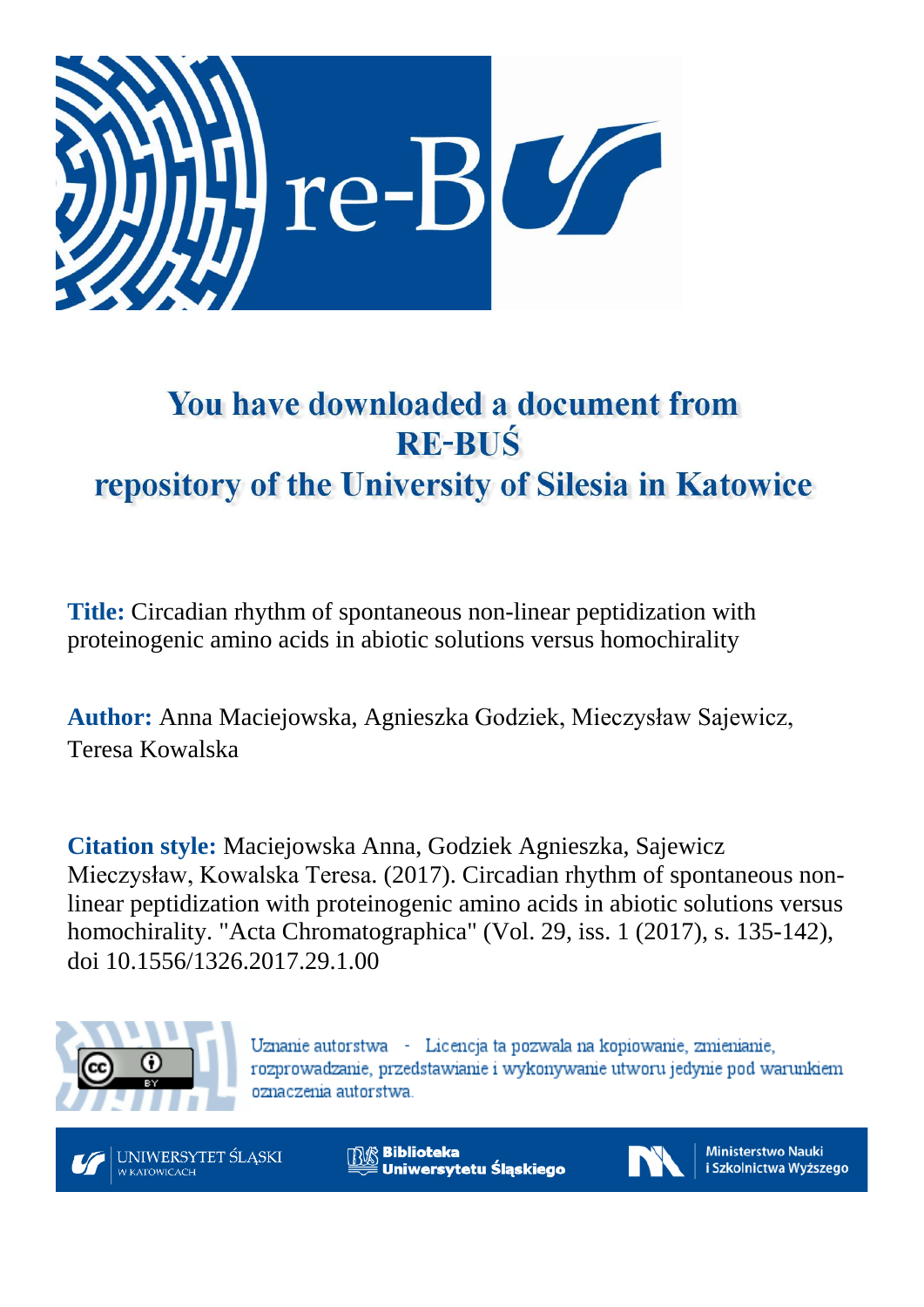## **Circadian Rhythm of Spontaneous non-Linear Peptidization with Proteinogenic Amino Acids in Abiotic Solutions** *versus* **Homochirality**

#### **A. MACIEJOWSKA, A. GODZIEK, M. SAJEWICZ and T. KOWALSKA\***

Institute of Chemistry, University of Silesia, 9 Szkolna Street, 40-006 Katowice, Poland \*E-mail: teresa.kowalska@us.edu.pl

**Summary.** In this short communication, we report on three striking phenomena of the circadian rhythm. One was observed with the non-linear concentration changes of the monomeric *L*-Cys and the non-linear yields of the *L*-Cys derived peptides, when undergoing spontaneous non-linear peptidization. The other one was observed with the binary *L*-Phe-*L*-Pro system, and the third one with *L*-Ser, *D*-Ser, and *DL*-Ser. So far, no analogous reports have been released on the circadian rhythm of the spontaneous non-linear peptidization of proteinogenic amino acids in a sterile abiotic environment (70% aqueous acetonitrile, or 70% aqueous methanol solutions). At the moment, we cannot find any rational explanation of this phenomenon, yet it seems highly probable that its origin is analogous to or even of a primordial nature for the circadian rhythm phenomena abundantly found in biological samples by other researchers. An experimentally established lack of the circadian rhythm with peptidization of the non-proteinogenic amino acid (*D*-Ser) can encourage us to revisit a still unsolved question of homochirality preconditions.

**Key Words:** circadian rhythm, proteinogenic amino acids, spontaneous non-linear peptidization, HPLC-ELSD, turbidimetry, homochirality precondition

### **Experiment**

Spontaneous non-linear peptidization of proteinogenic amino acids dissolved in aqueous organic solvents was demonstrated in our earlier reports (e.g., [1–5]), and possible molecular mechanism of this process was also discussed. These investigations were carried out for the solutions containing single amino acids and the amino acid pairs. In paper [5], a theoretical model was proposed assuming four possible cases of spontaneous peptidization in solutions containing a pair of amino acids.

This is an open-access article distributed under the terms of the Creative Commons Attribution License, which permits unrestricted use, distribution, and reproduction in any medium for noncommercial purposes, provided the original author and source are credited. The main analytical tool employed in the aforementioned papers to trace spontaneous non-linear changes of the amino acid concentration in the course of sample storage (and ageing) was high-performance liquid chro-

*First published online: October 21, 2015 ISSN 2083-5736 © The Author(s)*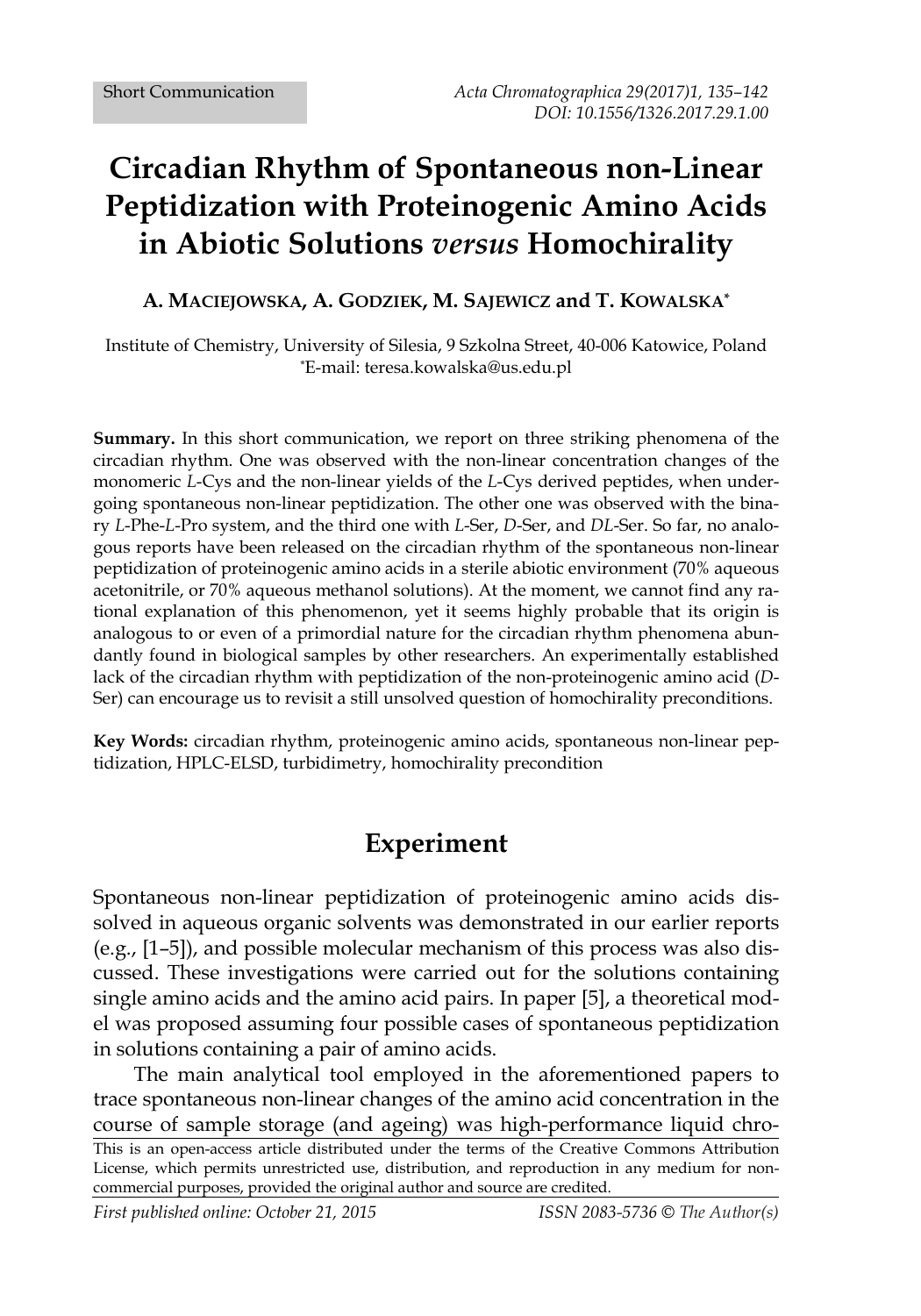matography with evaporative light scattering detection (HPLC–ELSD). With its aid, the monomeric amino acid fraction can be separated from the spontaneously formed peptides and the time series of the changing peak heights valid for the monomeric amino acid witnesses to its non-linear concentration changes in the course of storage. These changes provide an indirect hint as to the non-linear changes of the resulting peptide yields also. Direct evidence of the non-linear changes of peptide yields can be obtained with aid of turbidimetric measurements in continuous mode. Such measurements can reveal non-linear turbidity changes of the amino acid solution (unequivocal with the changing peptide yields) right from the moment of the amino acid dissolution and long before the insoluble higher peptides precipitate, which then can be traced with human eye.

Currently, we intend to focus on our results mostly published elsewhere, yet without earlier pointing out to one of the most striking features of the spontaneous non-linear peptidization of the proteinogenic amino acids, and namely on the circadian rhythm of this process, revealed both with aid of HPLC-ELSD and turbidimetry.

First example demonstrates the circadian rhythm of the non-linear concentration and the yield changes with the monomeric *L*-Cys and the *L*-Cysderived peptides, respectively, as traced in the course of the 4 days lasting *L*-Cys solution storage. Details concerning the experimental conditions are given elsewhere [6] and here, let us only emphasize that the investigated samples were protected from the day-night light changes (both in the autosampler of the chromatograph and the turbidimetric cell). Moreover, the chromatographic column of the C18 type used for the HPLC-ELSD experiments was thermostatted at 35°C, and turbidimeter was put in a foamed polystyrene box to preserve constant temperature throughout an entire experiment (22±0.5°C). Last not least, the *L*-Cys sample was prepared in the aseptic 70% aqueous acetonitrile. The results obtained are shown in *Fig 1(a),(b).* Above each of the two plots, roughly estimated periods of the plot shape repetitions are given. In the case of the concentration changes with the monomeric *L*-Cys, these periods range from 23.75 to 24.95 h, and the analogous repetition periods on the plot of the peptide yield changes range from 21.60 to 25.20 h. Taking into account the physical difference between the monomeric *L*-Cys concentration and an overall turbidity of the peptides containing *L*-Cys solution, and the difference in accuracy of the chromatographic and turbidimetric measurements, there is no doubt that the two result sets given in *Fig. 1(a),(b)* unequivocally witness to the circadian rhythm of the *L*-Cys peptidization.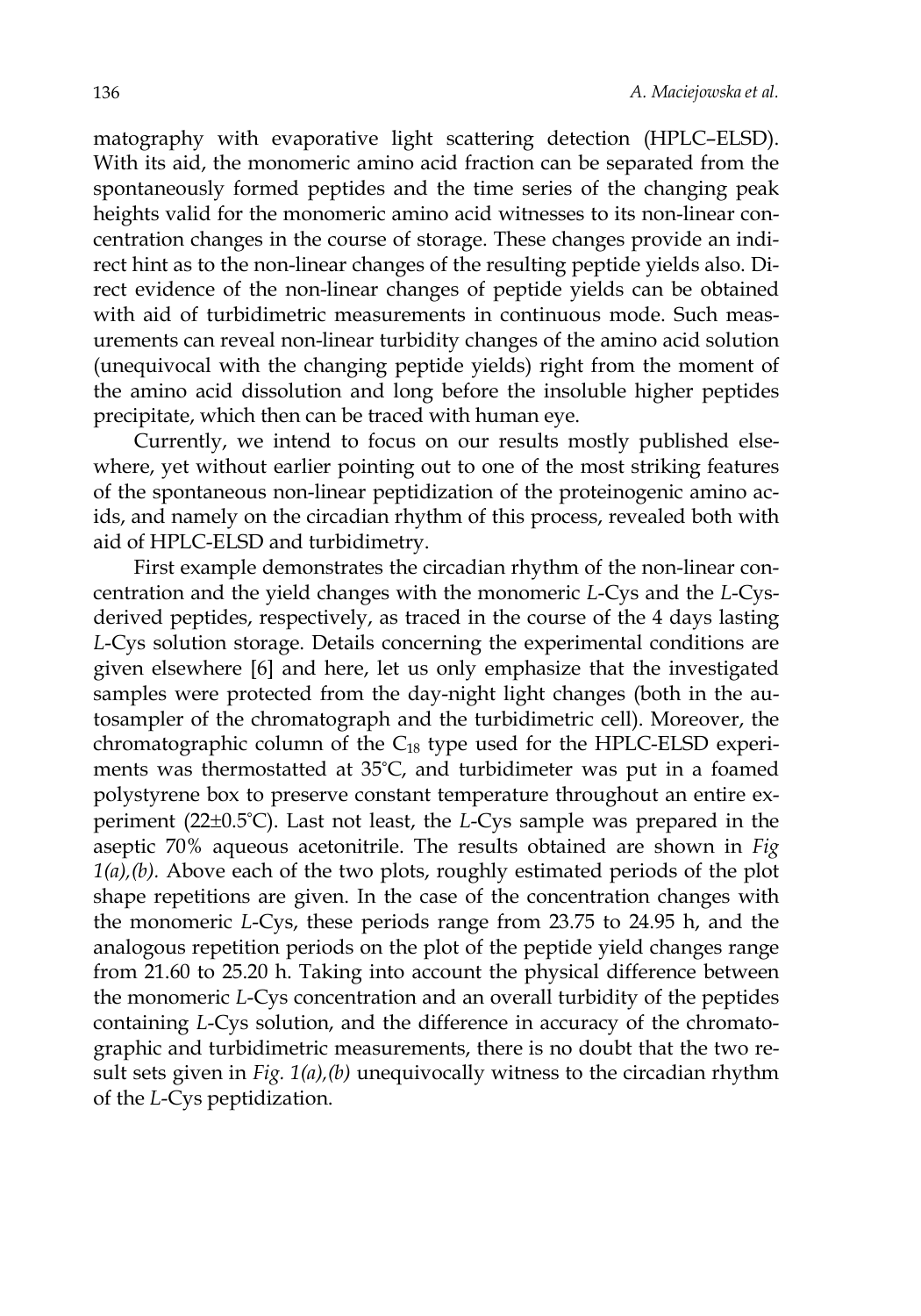

*Fig. 1.* (a) The chromatographic peak height changes of the monomeric *L*-Cys and (b) the turbidity changes for the *L*-Cys solution in 70% aqueous acetonitrile in the initial 4 days of the sample storage. Concentration of *L*-Cys was equal to 0.7 mg mL–1 (5.77 × 10-3 mol L–1). Duration of the plot shape repetition periods (∆*t*, [h]) is marked above the respective plots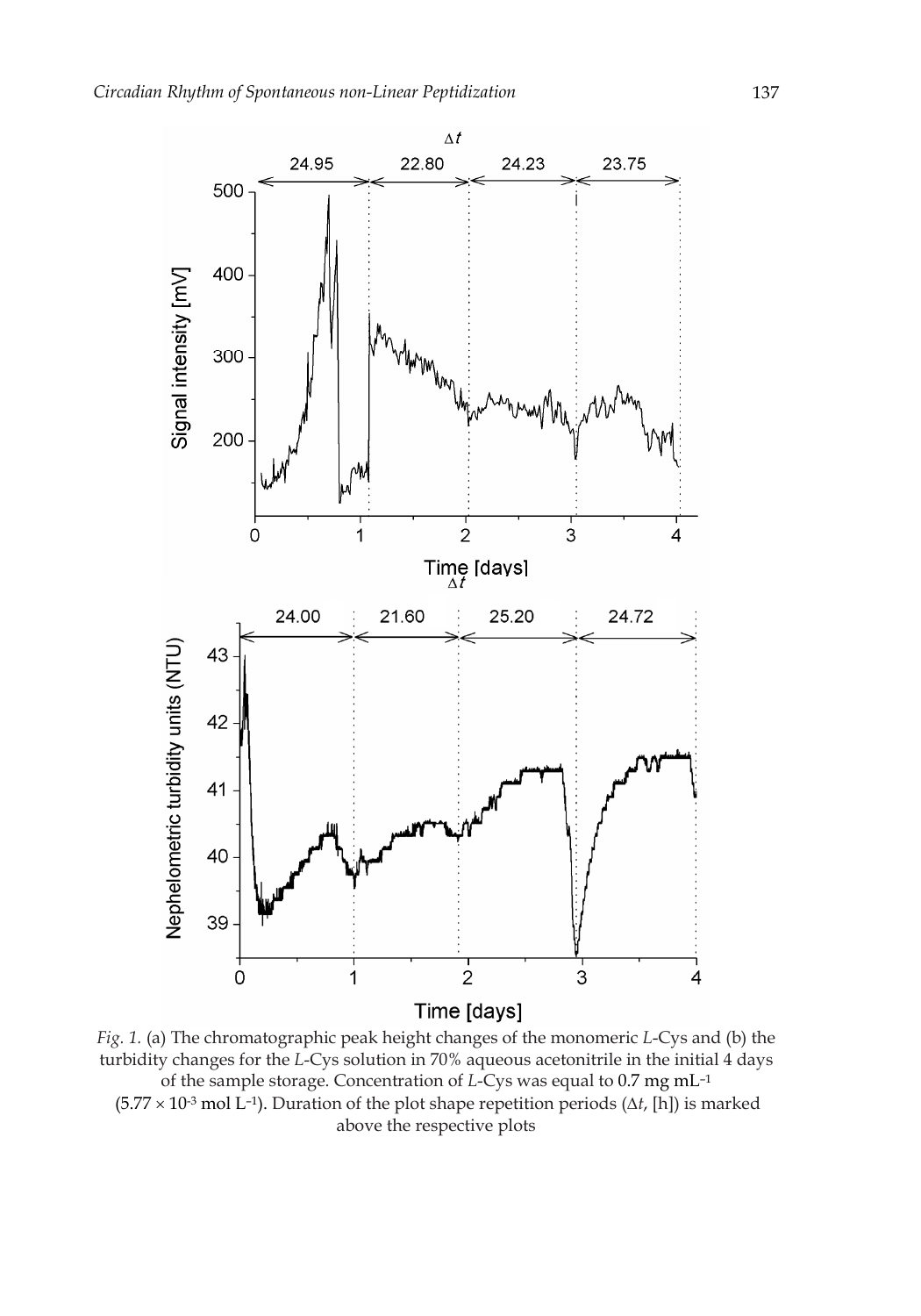Second example demonstrates the circadian rhythm of the non-linear concentration changes with *L*-Phe and *L*-Pro in the binary *L*-Phe-*L*-Pro system, and the circadian rhythm of the turbidity changes in the same system, as traced in the course of the 11 days lasting sample storage. The HPLC-ELSD results valid for second example were originally presented in paper [3]. The *L*-Phe-*L*-Pro sample was also dissolved in 70% aqueous acetonitrile, and it was protected from the day-night light changes in the autosampler of the chromatograph and the turbidimetric cell, respectively. The chromatographic column of the  $C_{18}$  type was thermostatted at 35° and the turbidimeter temperature was kept steady in the previously described way (22±0.5°C). The results obtained are shown in *Fig. 2(a),(b).* Periodicity of the plot shape repetitions (HPLC-ELSD) valid for *L*-Phe and *L*-Pro ranges from 18.23 to 25.67 h, yet in most cases the repeatability periods are closer to each other and range from 20.40 to 23.51 h *(Fig. 2(a)).* Even more regular is the shape of the registered turbidity plot *(Fig. 2(b))* and in this case, the plot repeatability periods hold between 19.66 and 26.80 h. Thus it can be stated that spontaneous peptidization of *L*-Phe and *L*-Pro in the binary *L*-Phe-*L*-Pro system proceeds in the circadian rhythm.



*Fig. 2.* (a) The chromatographic peak height changes of the monomeric *L*-Phe and *L*-Pro in the binary *L*-Phe-*L*-Pro solution in 70% aqueous acetonitrile and (b) the turbidity changes for the *L*-Phe-*L*-Pro solution in 70% aqueous acetonitrile in the initial 11 days of sample storage. Concentration of *L*-Phe and *L*-Pro was equal to 1.0 and 1.0 mg mL–1  $(6.05 \times 10^{-3} \text{ and } 8.69 \times 10^{-3} \text{ mol L}^{-1})$ , respectively. Duration of the plot shape repetition periods (∆*t*, [h]) is marked above the respective plots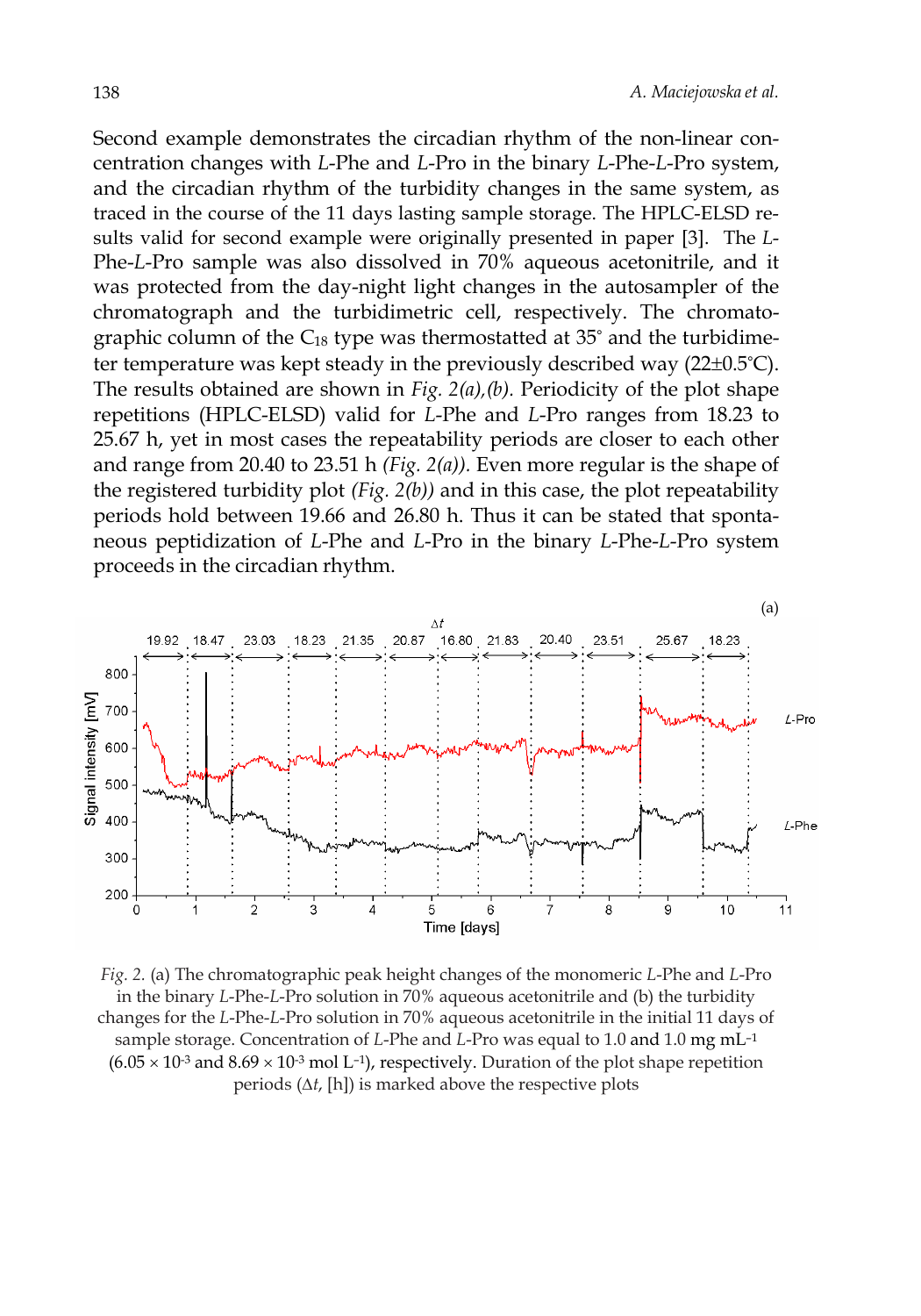

The turbidimetric results of the third experiment are presented for the first time now and they refer to *L*-Ser (proteinogenic amino acid), *D*-Ser (non-proteinogenic amino acid), and *DL*-Ser (the racemic mixture of the Ser enantiomers) dissolved in a strongly antiseptic 70% aqueous methanol. These results were recorded in the course of the 7 days sample storage period and similar to the two aforementioned examples, also in this case the turbidimeter was kept at constant temperature (22±0.5°C) throughout an entire experiment. The results obtained are given in *Fig. 3(a)–(c).* Based on the plot presented in *Fig. 3a* and valid for *L*-Ser, it can be stated that although the plot shape repetition periods differ from 19.66 to 32.63 h, most of them range from 21.12 to 25.20 h, which well corresponds with the circadian rhythm. In the case of *D*-Ser (which is a non-proteinogenic amino acid), no circadian peptidization rhythm is observed and sample turbidity is monotonously growing (in pace with the growing peptide yields), except for one maximum after ca. 2 days storage period *(Fig. 3(b)).* In the case of *DL*-Ser, irregular repetitions of the plot shape pattern are observed, apparently as a kind of a 'compromise' between the regularity of the *L*-Ser pattern and no plot shape repetitions with *D*-Ser *(Fig. 3(c)).* The most amazing outcome of this experiment is that the circadian peptidization rhythm holds for the proteinogenic *L*-Ser only, whereas no such rhythm is observed with the nonproteinogenic *D*-Ser. Thus a supposal can be formulated that maybe the necessary precondition for the homochirality of amino acids in human and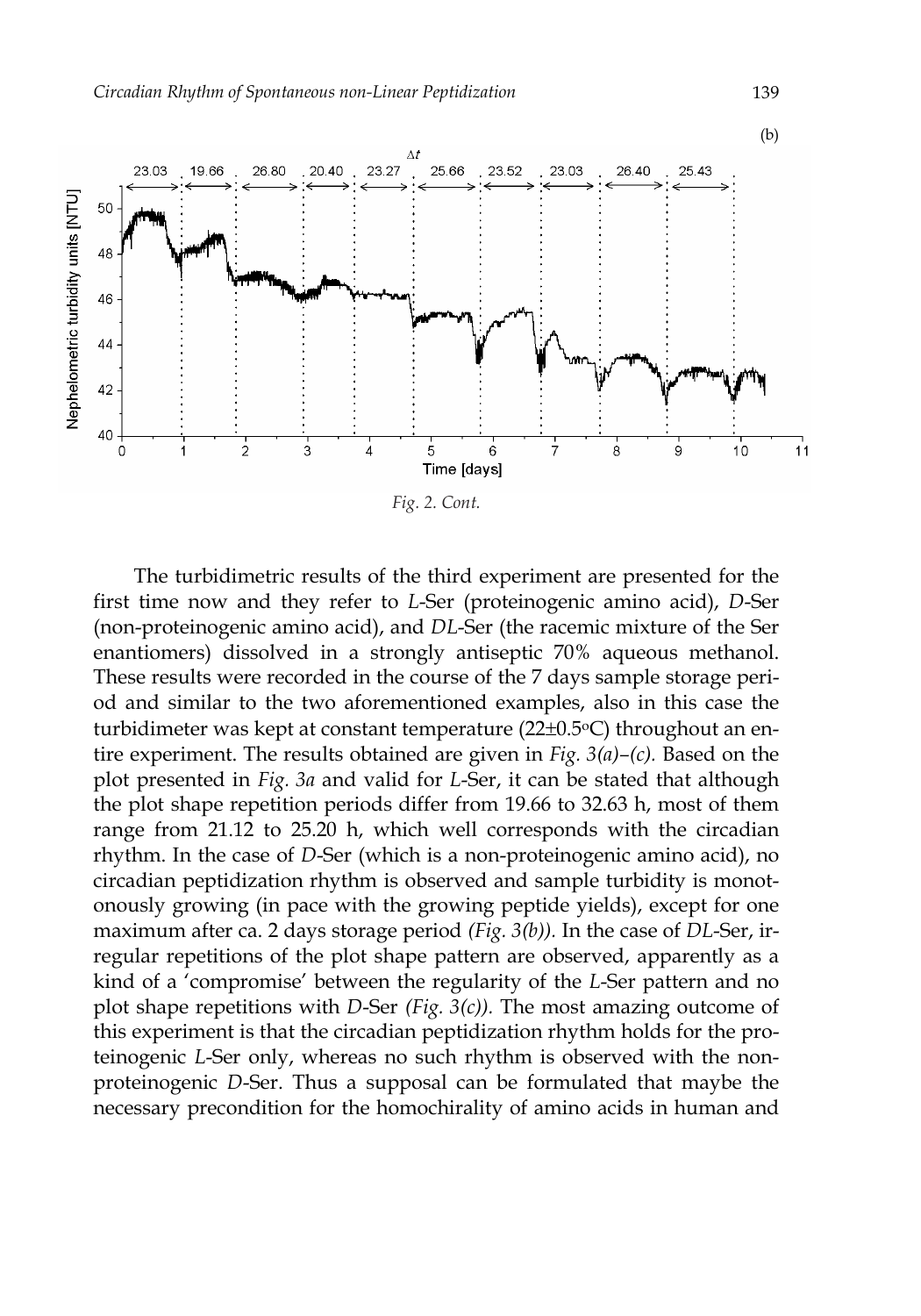animal tissues is founded on the circadian rhythm of the proteinogenic amino acids involved, although a tedious and thorough experimental confirmation of this supposal is inevitable.



*Fig. 3.* The turbidity changes for the *L*-Ser, *D*-Ser, and *DL*-Ser solution in 70% aqueous methanol in the initial 7 days of sample storage. Concentration of *L*-Ser, *D*-Ser, and *DL*-Ser was equal to 1.0 mg mL<sup>-1</sup> (9.44  $\times$  10<sup>-3</sup> mol L<sup>-1</sup>). Duration of the plot shape repetition periods (∆*t*, [h]) valid for *L*-Ser is marked above the plot of *L*-Ser

Finally, it has to be added that the turbidimetric measurements were performed for all solvents used in our experiments (water, acetronitrile, methanol, 70% aqueous acetonitile, and 70% aqueous methanol), and stability of the turbidity levels was confirmed with each tested solvent system.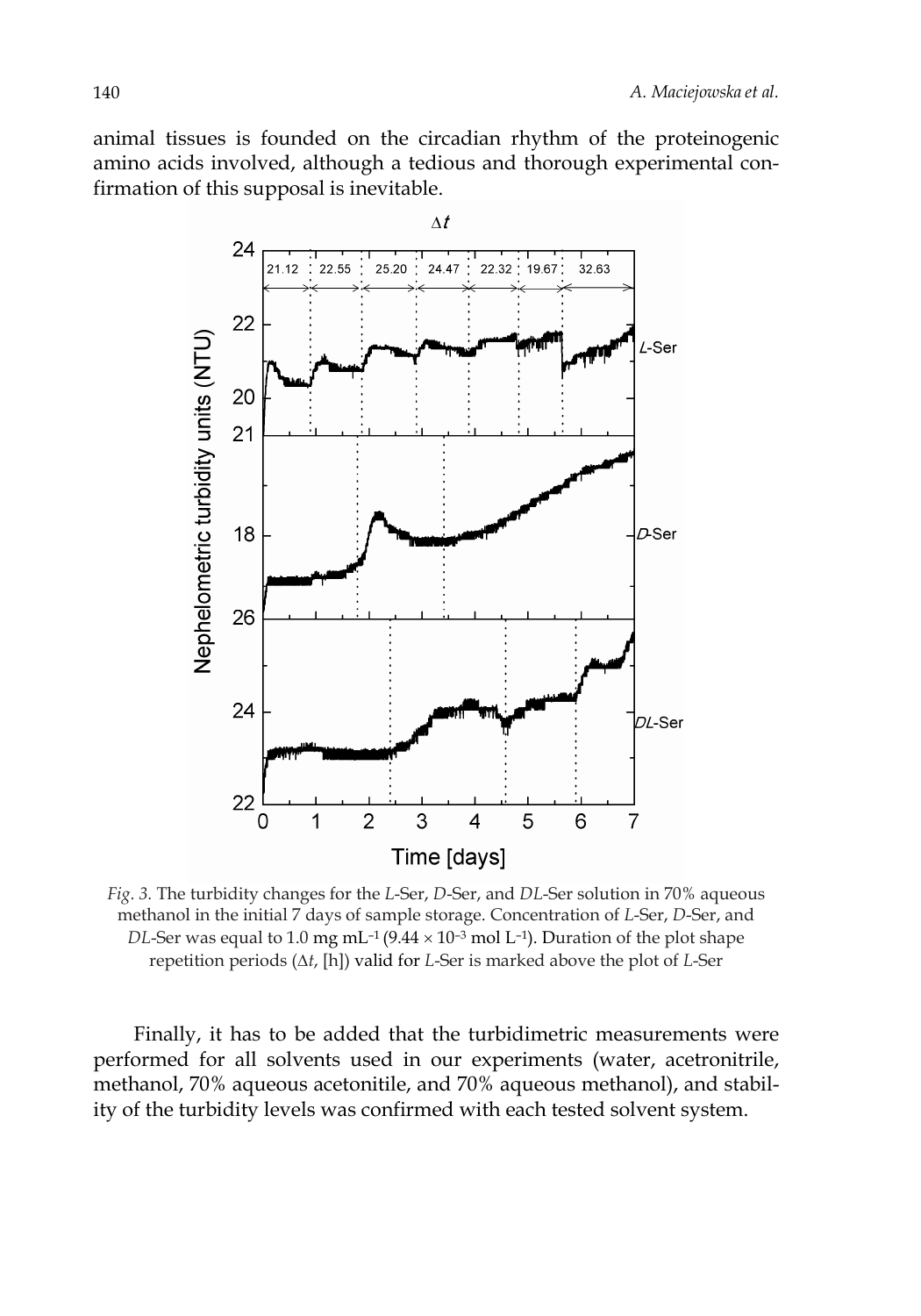#### **Discussion**

The circadian rhythm of the peptide concentration changes and the other physiological phenomena has been revealed by many researchers in biological material, and investigated both under the *in vivo* and *in vitro* conditions (e.g., [8–13]). Up to our best knowledge, this is the first report in the literature on the circadian rhythm of the non-linear concentration changes with the monomeric amino acids and the resulting peptides, carried out in full abstraction from any biological matter, and with use of the commercially obtained amino acids of analytical purity and the HPLC purity grade solvents only.

## **Conclusion**

We cannot offer any rational explanation of the circadian rhythm observed with four proteinogenic amino acids discussed in this study (and not taking place with one non-proteinogenic amino acid). It can only be speculated that the proteinogenic amino acids formed in the evolutionary course of biogenesis characterize with physicochemical properties (like, e.g., the  $pK_a$ values, the dipole moments, the electric permeabilities, etc.) which in some way promote this circadian rhythm. Moreover, it seems probable that the circadian rhythm of spontaneous non-linear peptidization observed with proteinogenic amino acids is of a primordial nature and the same mechanism is responsible for the circadian rhythms widely observed with biological matter. In other words, maybe the proteinogenic amino acids act as triggers of the circadian clocks abundantly observed in Nature. Last not least, an observation of the circadian peptidization rhythm with *L*-Ser and no such effect with *D*-Ser naturally reminds us of the so far unknown sources of homochirality. In future experiments, the dynamics of spontaneous peptidization with *D*-isomers of proteinogenic amino acids should be tested to find out if the circadian peptidization rhythm occurs with the proteinogenic *L*-amino acids only.

#### **References**

- [1] M. Sajewicz, M. Matlengiewicz, M. Leda, M. Gontarska, D. Kronenbach, T. Kowalska, and I.R. Epstein, J. Phys. Org. Chem., **23,** 1066–1073 (2010)
- [2] M. Sajewicz, M. Gontarska, D. Kronenbach, M. Leda, T. Kowalska, and I.R. Epstein, J. Syst. Chem., **1**:7 (2010); DOI:10.1186/1759-2208-1-7